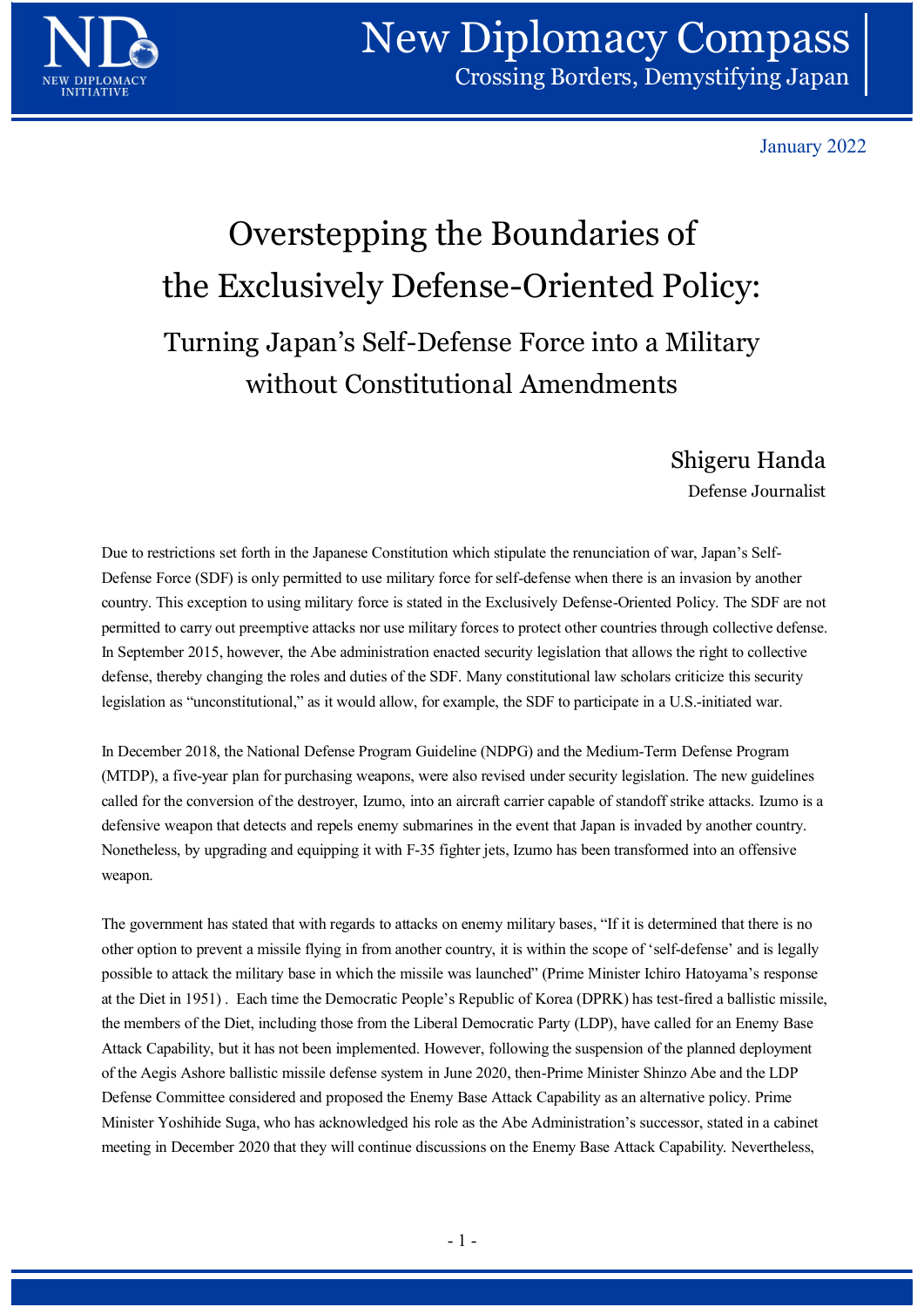despite postponing the decision on this issue, the government decided to extend the attack range of Japan's surfaceto-ship missiles. If the range of the missile is extended, it can be diverted to attack enemy military bases. The government is now faced with a seeming contradiction in stating that, "Although the policies for the Enemy Base Attack Capability are still under consideration, we will hold weapons that can be used for this attack."

This inconsistency has been present since the 2018 NPDG allowed weapons to have standoff strike capabilities. For example, there is the Joint Strike Missile (JSM), a Norwegian-made missile with a range of approximately 500 kilometers that Japan has begun importing under the defense budget of fiscal year 2018, and the Joint Air-to-Surface Standoff Missile (JASSM) and Long-Range Anti-Ship Missile (LRASM), which are both U.S.-made missiles with a range of approximately 900 kilometers that Japan is considering importing. If the Japan Air SDF launches these missiles from fighter aircraft above the Sea of Japan, they can reach the DPRK; if they are launched **EXECTS ASSET CONSTRANT CONSTRANT CONSTRANT CONSTRANT CONSTRANT CONSTRANT CONSTRANT CONSTRANT CONSTRANT CONSTRANT CONSTRANT CONSTRANT CONSTRANT CONSTRANT CONSTRANT CONSTRANT CONSTRANT CONSTRANT CONSTRANT CONSTRANT CONSTRAN** 

In the past, the Japanese government stated that "Any offensive weapon that exceeds the minimum force necessary for self-defense is not permitted" (Director General of the Defense Agency Tsutomu Kawara's response at the Diet in 1988). These banned weapons included intercontinental ballistic missiles, long-range strategic bombers, and three types of attack aircraft carriers. However, long-range missiles, including the JSM, have the same effect as the long-range strategic bomber, and the destroyer Izumo is an attack aircraft carrier. As a consequence, the SDF has had offensive weapons that are not permitted by the Constitution.

Weapons are not the only things that are changing. Due to the restrictions of the Exclusively Defense-Oriented Policy, the SDF has been carrying out training in seas and air space within the Japanese territory and its vicinity. In 2016, then-Prime Minister Shinzo Abe proposed the Free and Open Indo-Pacific (FOIP) strategy to counter the Belt and Road Initiative (BRI), a global infrastructure development strategy adopted by the Chinese government in 2013. After this proposal, the training of the Japan Maritime Self-Defense Force (JMSDF) went beyond the Japanese territory and its vicinity. Beginning in 2017, the JMSDF began annual joint training with the U.S. and India called Malabar Exercise. The JMSDF dispatched two destroyers to the Indian Ocean to conduct training that simulate actual warfare. Beginning in 2018, in addition to the Malabar Exercise, the JMSDF regulated the Indo-Pacific Deployment (IPD) every year and dispatched two to three destroyers to the Indian Ocean and the South China Sea for approximately two months. Since then, the training has been based on the premise of using military force. Weapons are not the only things that are changing. Due to the restrictions of the Exclusively Defense-Oriented<br>Policy, the SDF has been encrying out training in seas and air space within the Japanese territory and its viei

Especially in the South China Sea, the JMSDF have repeatedly conducted anti-submarine warfare drills to contain Chinese Navy submarines. The military tension between the U.S. and China has been increasing in the South China Sea because the U.S. Navy sent out naval vessels to conduct Freedom of Navigation Operations (FONOPs) in response to China reclaiming atolls to build a military base. The presence of the JMSDF and the U.S. Navy naval vessels in the South China Sea will restrain activity by the Chinese Navy. Additionally, the four countries that make restrain the Belt and Road Initiative. The training conducted by the JMSDF in the Indian Ocean and the South China Sea, which is far beyond Japanese territory, is to "prepare for actual warfare" rather than "for the sake of and Road Initiative (BRI), a global infrastructure development strategy adopted by the Chinese government in 2013.<br>After this proposal, the training of the Jopan Maritime Self-Defense Force (*MSDF*) went beyond the Jopanes Administration ended the 20-year-long War on Terror in the Middle East, thus possibly making U.S. forces available to East Asia. ee destroyers to the Indian Ocean and the South China Sea<br>nas been based on the premise of using military force.<br>eatedly conducted anti-submarine warfare drills to contain<br>the U.S. and China has been increasing in the Sout